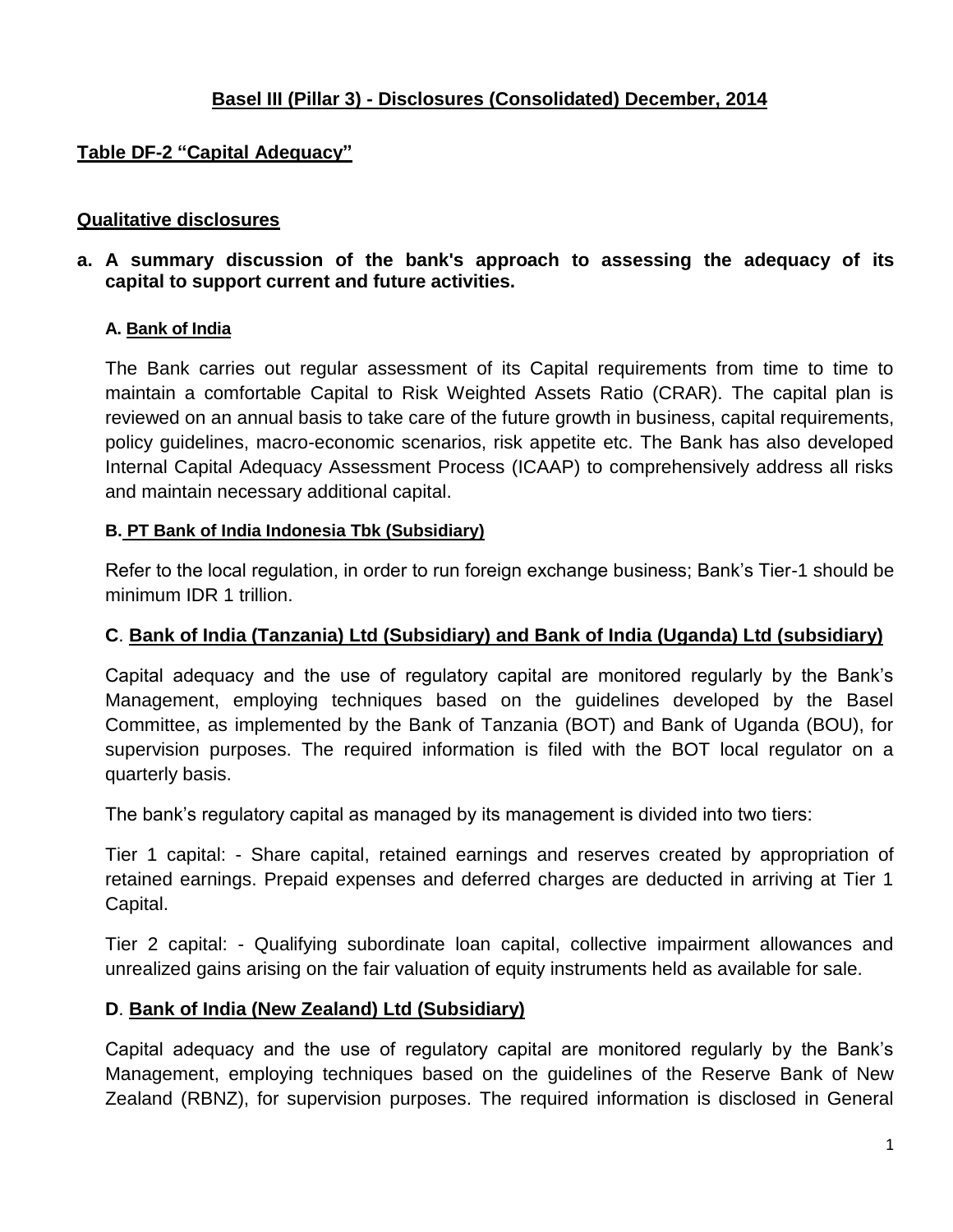Disclosure Statement on quarterly basis. The bank's regulatory capital as managed by its management solely consists of Tier 1 Capital

Tier 1 capital: - Share capital, retained earnings and reserves created by appropriation of retained earnings

## **E. Bank of India (Botswana) Ltd**

The bank"s regulatory capital as managed by its management is divided into two tiers:

Tier 1 capital: - Share capital, retained earnings and reserves (now loss for the subsidiary) created by appropriation of retained earnings. Prepaid expenses and deferred charges are deducted in arriving at Tier 1 Capital.

Tier 2 capital: -Qualifying subordinate loan capital, collective impairment allowances i.e, provision on standard assets and unrealized gains arising on the fair valuation of equity instruments held as available for sale.

| <b>Quantitative disclosures</b>                                                                                                                                                                                       | Amount in Rs. Mn. |
|-----------------------------------------------------------------------------------------------------------------------------------------------------------------------------------------------------------------------|-------------------|
| (b) Capital requirements for credit risk:                                                                                                                                                                             | 291,377.21        |
| Portfolios subject to standardised approach<br>➤                                                                                                                                                                      |                   |
| Securitisation exposures<br>⋗                                                                                                                                                                                         |                   |
| (c) Capital requirements for market risk: Standardised duration approach;                                                                                                                                             | 17,217.92         |
| $\triangleright$ Interest rate risk                                                                                                                                                                                   | 8,765.49          |
| $\triangleright$ Foreign exchange risk (including gold)                                                                                                                                                               | 8,163.10          |
| Equity risk<br>⋗                                                                                                                                                                                                      | 289.33            |
| (d) Capital requirements for operational risk: Basic Indicator Approach<br>The Standardised Approach (if applicable)                                                                                                  | 19,053.00         |
| (e) Common Equity Tier 1, Tier 1 and Total Capital ratios:<br>For the top consolidated group; and<br>For significant bank subsidiaries (stand alone or sub-consolidated depending on how the<br>Framework is applied) |                   |
| Common Equity Tier 1 Capital (CET 1)<br>⋗                                                                                                                                                                             | 6.88%             |
| Tier 1 Capital (T 1)<br>⋗                                                                                                                                                                                             | 7.99%             |
| <b>Total Capital Ratio</b><br>⋗                                                                                                                                                                                       | 10.94%            |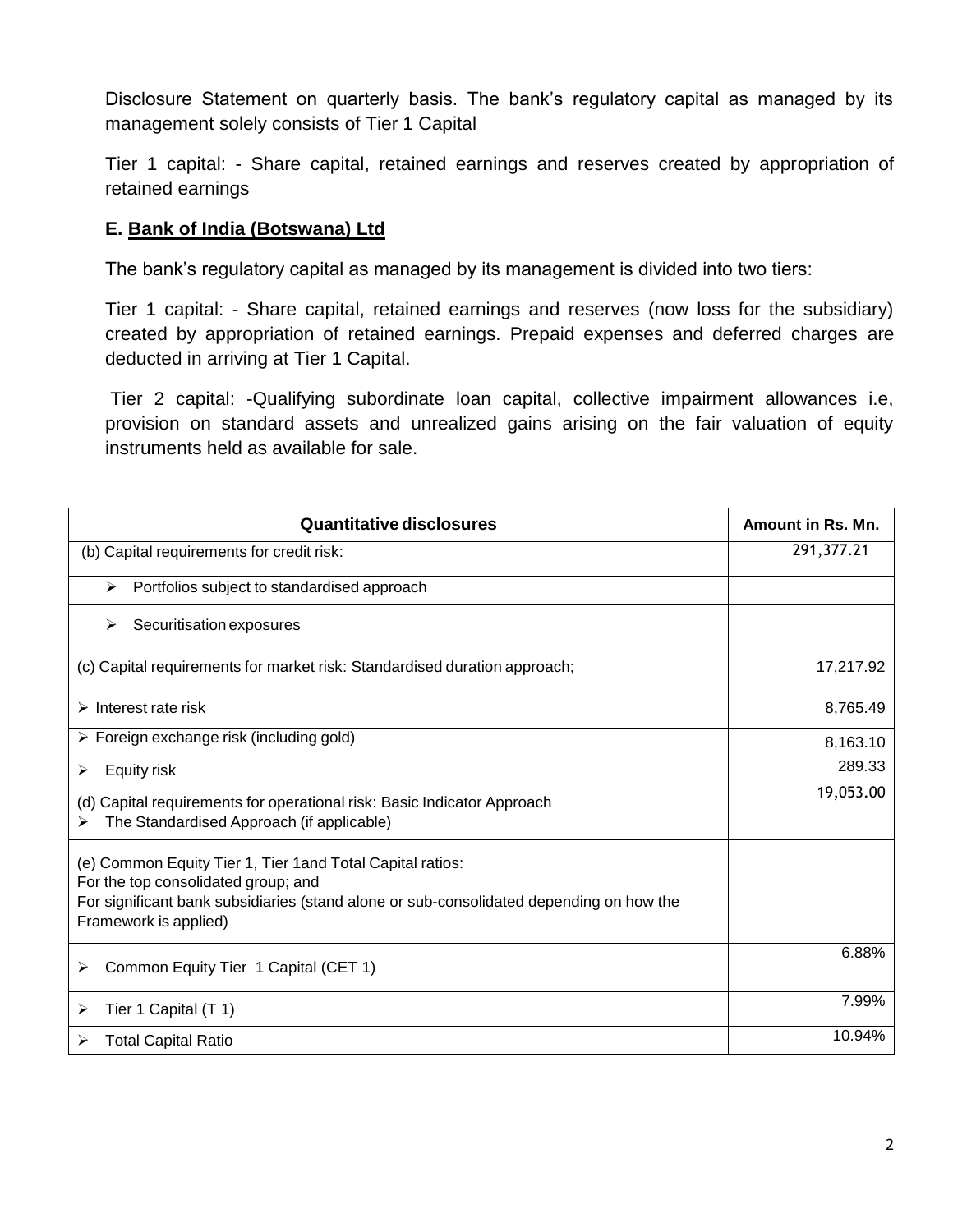# **Table DF-3 "Credit risk: General disclosures for all banks"**

#### **Qualitative Disclosures**

- **a) The general qualitative disclosure requirement with respect to credit risk, including:**
- **Definition of past due and impaired (for accounting purposes)**

### **1.0 Bank of India**

The Bank follows Reserve Bank of India regulations, which are summed up below:

#### **1.1 Non-performing Assets**

An asset, including a leased asset, becomes non-performing when it ceases to generate income for the bank.

A non-performing asset (NPA) is a loan or an advance where;

- i. Interest and/ or installment of principal remain overdue for a period of more than 90 days in respect of a term loan,
- ii. the account remains "out of order" as indicated below, in respect of an Overdraft/Cash Credit (OD/CC),
- iii.The bill remains overdue for a period of more than 90 days in the case of bills purchased and discounted,
- iv. The installment of principal or interest thereon remains overdue for two crop seasons for short duration crops,
- v. The installment of principal or interest thereon remains overdue for one crop season for long duration crops.
- vi. The amount of liquidity facility remains outstanding for more than 90 days, in respect of a securitization transaction undertaken in terms of guidelines on securitization dated February 1, 2006.
- vii. Bank should classify an account as NPA only if the interest charged during any quarter is not serviced fully within 90 days from the end of the quarter.
- viii.A loan for infrastructure/non-infrastructure project will be classified as NPA during any time before commencement of commercial operations as per record of recovery (90 days overdue) unless it is restructured and becomes eligible for classification as "Standard Asset"
- ix. A loan for an infrastructure project will be classified as NPA if it fails to commence commercial operations within two years from original DCCO, even if it is regular as per record of recovery, unless it is restructured and becomes eligible for classification as "Standard Asset"
- x. A loan for a non-infrastructure project will be classified as NPA if it fails to commence commercial operations within twelve months from original DCCO, even if it is regular as per record of recovery, unless it is restructured and becomes eligible for classification as "Standard Asset"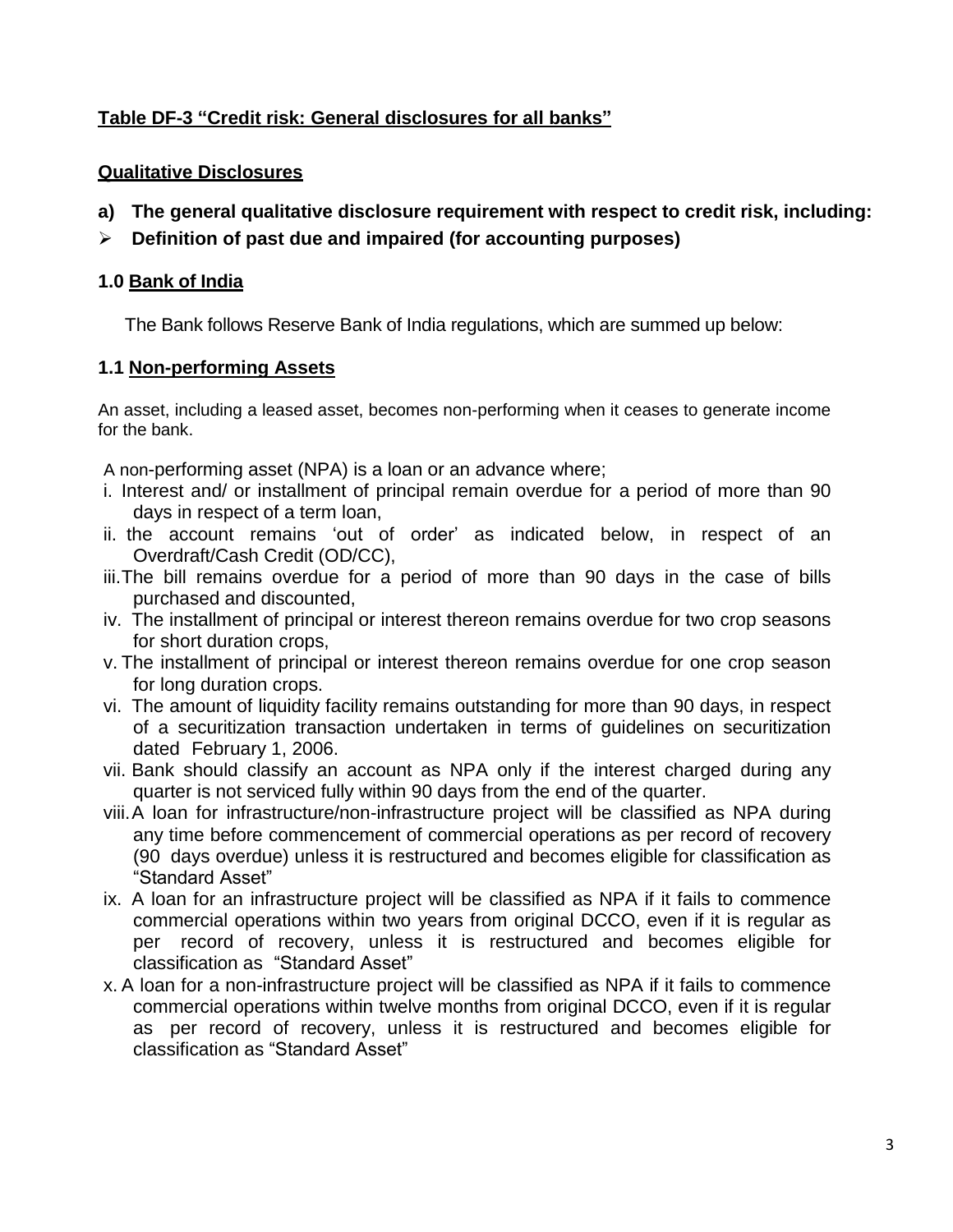# **1.2 'Out of Order' status**

An account is treated as 'out of order' if the outstanding balance remains continuously in excess of the sanctioned limit/drawing power. In cases where the outstanding balance in the principal operating account is less than the sanctioned limit/drawing power, but there are no credits continuously for 90 days as on the date of Balance Sheet or credits are not enough to cover the interest debited during the same period, these accounts are treated as 'out of order'.

# **1.3 Overdue**

Any amount due to the bank under any credit facility is "overdue" if it is not paid on the due date fixed by the bank.

## **1.4 Non Performing Investments**

In respect of securities, where interest/ principal is in arrears, the Bank does not reckon income on the securities and makes appropriate provisions for the depreciation in the value of the investment.

A non-performing investment (NPI), similar to a non-performing advance (NPA), is one where:

- i. Interest/ installment (including maturity proceeds) is due and remains unpaid for more than 90 days.
- ii. This applies mutatis-mutandis to preference shares where the fixed dividend is not paid.
- iii. In the case of equity shares, in the event the investment in the shares of any company is valued at Re.1 per company on account of the non-availability of the latest balance sheet in accordance with the Reserve Bank of India instructions, those equity shares are also reckoned as NPI.
- iv. Any credit facility availed by the issuer is NPA in the books of the bank, investment in any of the securities issued by the same issuer is treated as NPI and vice versa.
- v. The investments in debentures / bonds, which are deemed to be in the nature of advance, are subjected to NPI norms as applicable to investments.

# **2.0 PT Bank of India Indonesia Tbk (Subsidiary)**

The Credit Quality is assessed based on the factors such as business prospects, performance of the debtor and repayment capacity. It is undertaken depending upon the materiality and significance of each assessment factor and components and the relevance of the assessment factors and components to the characteristics of the debtor concerned. Accordingly, the assets are classified into current, special mention, substandard, doubtful and loss category.

"Assets" are classified into Earning Assets and Non-earning Assets. Earning Assets are provision of funds by a bank to earn revenues. "Non-Earning Assets" are assets of the Bank other than Earning Assets with potential for Loss.

An asset becomes non-performing when it ceases to generate revenue for the bank. A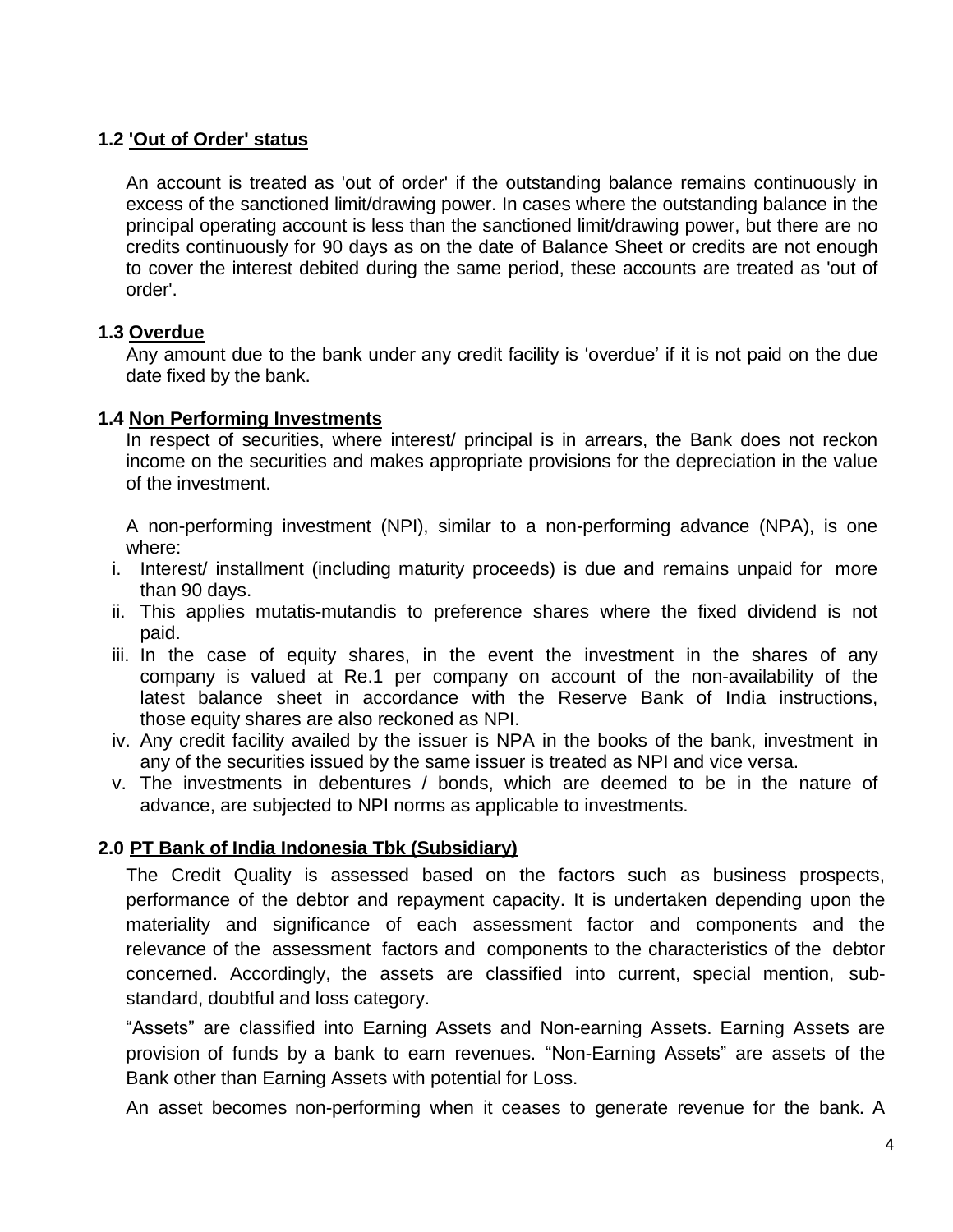non-performing asset is a loan or an advance where the arrears in principal and / or interest exceed 90 days.

Past due: Any amount due to the bank under any credit facility is "past due" if it is not paid on the due date fixed by the bank.

On 1<sup>st</sup> January 2010, PT Bank of India Indonesia Tbk started implementation of the New Accounting Policy i.e. PSAK 50 & 55 which is similar to the International Accounting Standards IAS 32 & 39 according to which the financial asset must be presented at the fair value. We are now in progress to integrate PSAK calculation into bank"s core banking, which is in line with our business plan that is up-gradation technology.

Outstanding Loans and advances reviewed by quantitative approach should be classified as follows:

| <b>No of Days Past Due</b> | <b>Classification</b> | <b>Provisioning</b> |
|----------------------------|-----------------------|---------------------|
| 91-180                     | Substandard           | 10%                 |
| 181-270                    | Doubtful              | 50%                 |
| 271 and More               | Loss                  | 100%                |

#### **3.0 Bank of India (Tanzania) Ltd & Bank of India (New Zealand) Ltd (Subsidiaries)**

Credit risk is a risk of financial loss to the bank, if a customer or counterparty to a financial instrument fails to meet its contractual obligations and arises principally from the bank"s loans and advances to customers and other banks, and investment debt securities.

The Board of Directors has delegated responsibility for the oversight of credit risk to its Credit committee. The credit department of the bank, reporting to the Credit committee is responsible for management of the bank"s credit risk, including:-

- i. Formulating credit policies covering collateral requirements, credit assessment, risk grading and reporting, documentary and legal procedures, and compliance with regulatory and statutory requirements.
- ii. Establishing the authorization structure for approval and renewal of credit facilities. The credit limits are governed by the Credit policy, as approved by the board.
- iii. Reviewing and assessing credit risks.
- iv. Limiting concentrations of exposure to counterparties, geographies and industries (for loans and advances).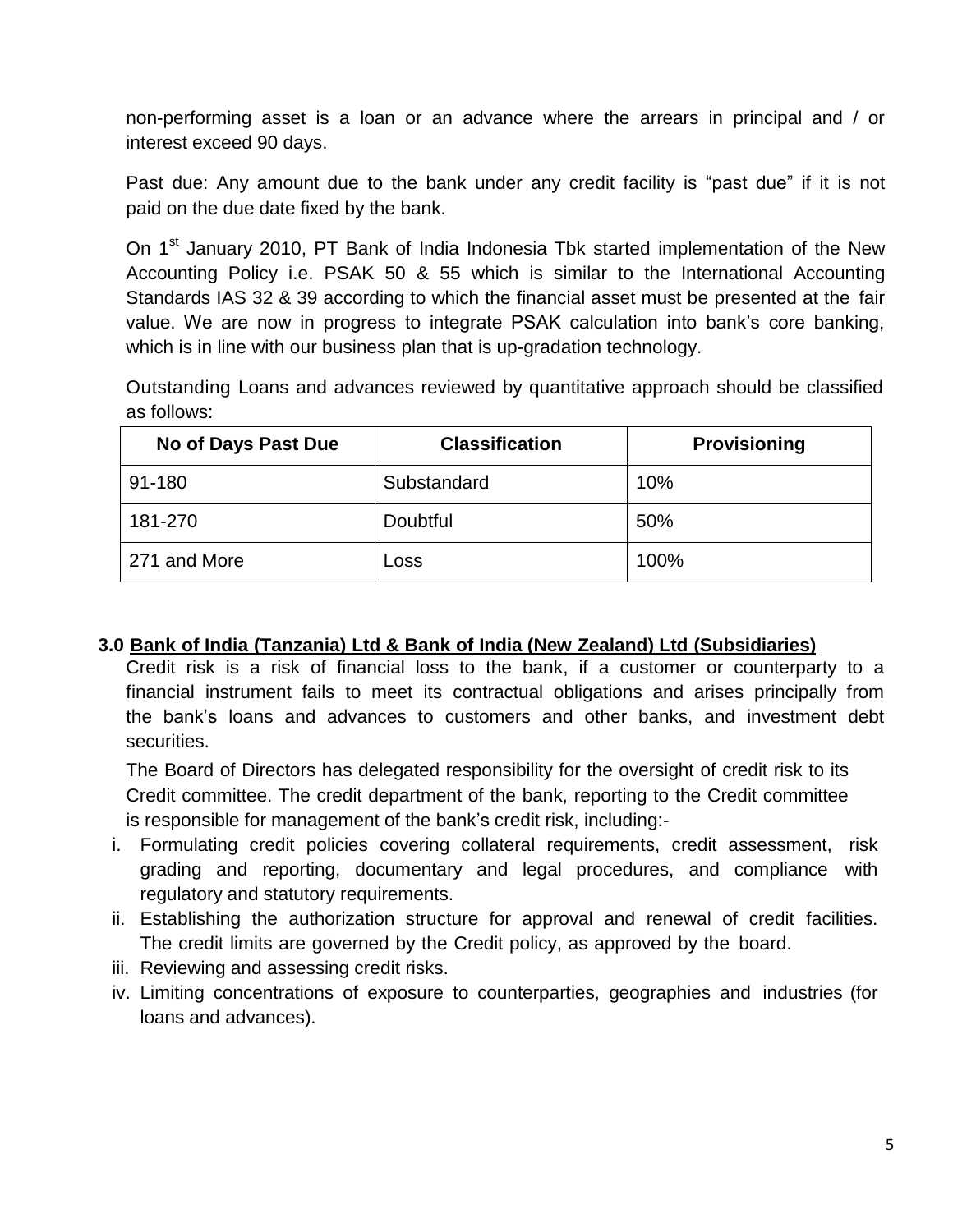# **3.1 Definitions of past due and impaired (for accounting purposes)**

Overdrafts and other credit facilities without specific due dates shall be considered past due if:

- i. Exceeds the customer"s borrowing limit.
- ii. Customers borrowing limit is expired.
- iii.Deposits are insufficient to cover the interest calculated and due for the period
- iv.Bill has been dishonored
- v. Bill or account is not paid on due date

Loans which are payable in installments are considered as past due in their entirety. If any of the installments have become due and unpaid for thirty days or more.

Outstanding Loans and advances reviewed by quantitative approach should be classified as follows:

| No of Days Past Due | <b>Classification</b> | <b>Provisioning</b> |
|---------------------|-----------------------|---------------------|
| $91 - 180$          | Substandard           | 10%                 |
| 181-270             | Doubtful              | 50%                 |
| 271 and More        | Loss                  | 100%                |

## **4.0Bank of India Uganda**

Outstanding Loans and advances reviewed by quantitative approach should be classified as follows:

| No of Days Past Due | <b>Classification</b> | <b>Provisioning</b> |
|---------------------|-----------------------|---------------------|
| $ 91 - 179 $        | Substandard           | 20%                 |
| 180-365             | Doubtful              | 50%                 |
| 365 and more        | Loss                  | 100%                |

#### **5.0Bank of India (Botswana) Ltd.**

Outstanding Loans and advances reviewed by quantitative approach should be classified as follows:

| No of Days Past Due            | <b>Classification</b> | <b>Provisioning</b>   |
|--------------------------------|-----------------------|-----------------------|
| 1 year                         | Substandard           | 10%                   |
| 1 year & above and $<$ 2 years | Doubtful              | 20%+100% of shortfall |
| > 2 years to 4 years           | Doubtful              | 30%+100% of shortfall |
| $>$ 4 years                    | Doubtful              | 100%                  |
| 271 and More                   | Loss                  | 100%                  |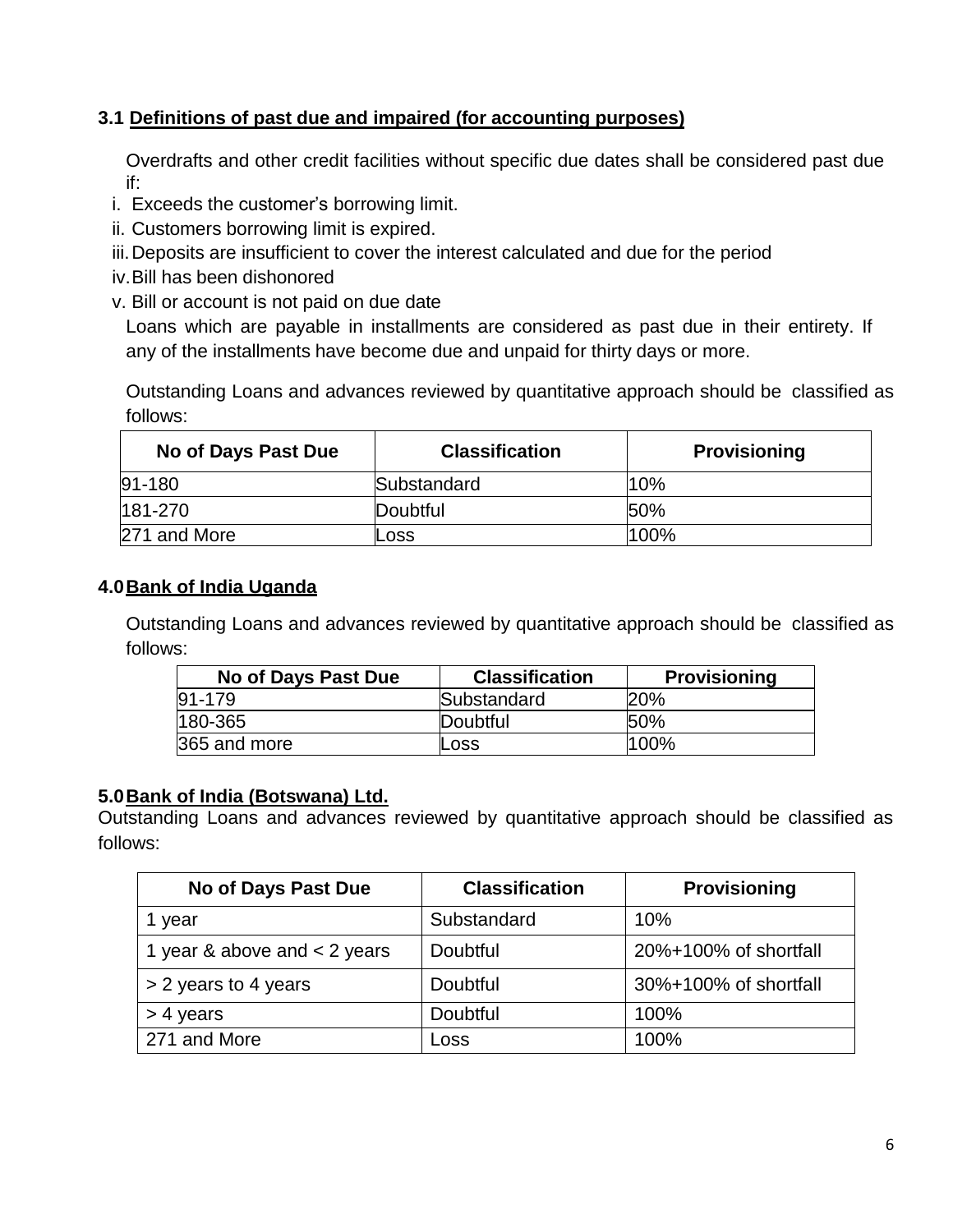# **Discussion of the Bank's Credit Risk Management Policy**

# **A. Bank of India**

- a) In a bank's portfolio, losses stem from outright default due to inability or unwillingness of a customer or counterparty to meet commitments in relation to lending, trading, settlement and other financial transactions or from reduction in portfolio value arising from actual or perceived deterioration in credit quality.
- b) Against this backdrop a robust risk management framework is necessary for the longterm financial health of a bank. Credit Risk Management encompasses identification, measurement, monitoring and control of the credit risk exposures.
- c) The Bank has identified various types of credit risk at a generic level in the Credit Risk Management policy. More granular identification is done at the product /process level. Various risks are looked into before introducing new products/processes, which are cleared from the risk angle
- d) The Credit Risk Management framework outlined in the policy is built on three distinct building blocks namely **Policy & Strategy, Organizational Set up and Operations/Systems**

# **i) Policy and Strategy**

The Bank has been following a conservative risk philosophy, which has steered the bank through difficult times. However the Bank has an open policy regarding new and unexplored areas and new opportunities are not lost sight of. The important aspects of this philosophy are embodied in the circulars and are periodically codified in the form of Manual of Instructions.

The business objectives and the strategy of the Bank is decided taking into account the profit considerations, the level of various risks faced, level of capital, market scenario and competition. The Bank is always conscious of its asset quality and earnings and hence judiciously matches profit maximization with risk control.

The Credit Risk Management policy and significant credit risk related policies like Credit Policy, and Credit Monitoring Policy are approved and periodically reviewed by the Board of Directors. The Credit Policy covers various areas of credit like Clientele, Marketing, Segmented Approach to Lending, Credit Delivery, Credit Thrust, Tenure of Credit, Credit Acquisition, Risk Rating (including risk acceptance criteria), Pricing, Credit appraisal, Assessment of Limits, Exposure Norms, Industry Norms, Collateral and Margins, Review of Relationship, Scheme of Delegation, Statutory and other Restrictions and Documentation. Credit Policy for International Operations is in place and each center has its own credit policy dovetailed to the main policy. The delegation of powers for credit matters is covered by a separate policy. In addition Credit Risk is tracked and monitored as per the Credit Monitoring Policy. Restructuring Policy, Write Off and Recovery Policy, Asset Classification and Provisioning Policy,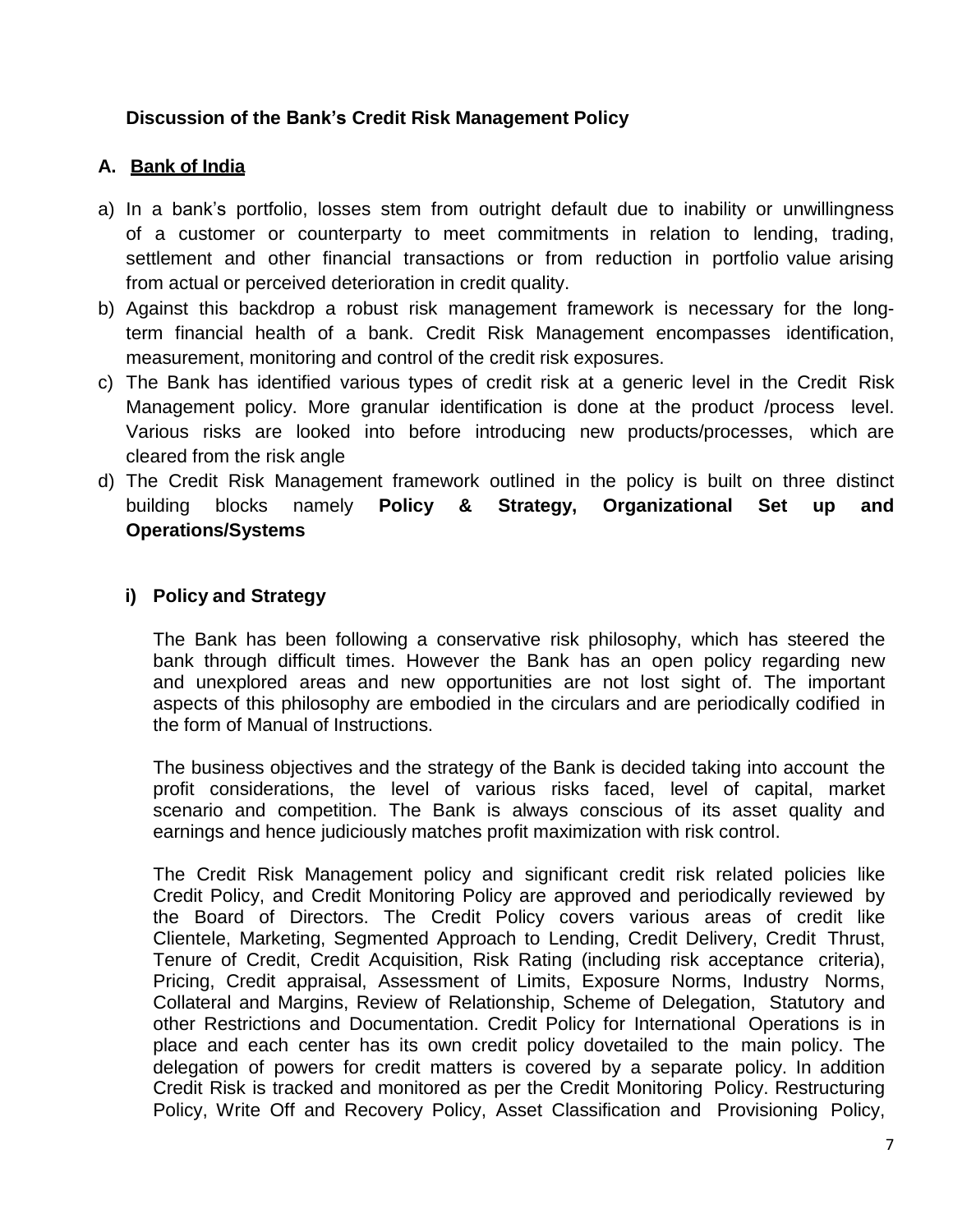Bank Exposure Policy, Country Risk policy and Credit Audit Policy are also in place. Investments are contracted as per the policy guidelines laid down in the Investment Policy and after clearance by the Investment Committee.

### **ii) Organizational Set up**

The organizational structure of the Bank for Credit Risk Management function has the Board of Directors at the Apex levels that have the overall oversight of management of risks. The Risk Management Committee of the Board (R. Com) which is the sub-committee of the Board headed by the Chairman & Managing Director and whose members also include heads of Credit, Market & Operational Risk Management Committees, devises the policy and strategy for integrated risk management including credit risk. At is the operational level the Credit Risk Management Committee (CRMC) manages the credit risk. The main functions includes implementation of credit risk management policy approved by the Board, monitoring credit risk on a bank wide basis, recommending to the board for its approval all policies relating to credit matters including delegation of credit, prudential limits on large credit exposures, portfolio management, etc.

The Risk Management Department headed by the Chief Risk Officer of General Manger rank, measures, controls and manages credit risk on bank wide basis within the limits set by the Board and enforces compliance with risk parameters set by Board/R. Com/M.Com. The Credit Monitoring Department headed by a General Manager, monitors the quality of loan portfolio, identifies problems and takes steps to correct deficiencies. Loan review / credit audit is undertaken by the Credit Audit function.

#### **iii) Operations/Systems/Processes**

The Bank has proactive Credit Risk Management practices like consistent standards for the credit origination, maintenance and documentation for all credit exposures including off balance sheet items, periodic individual obligor reviews, periodic inspections and collateral management systems.

Credit risk limits including obligor limits and concentration limits by industry, systems and procedures for monitoring financial performance of customers and for controlling outstanding within limits are followed. Checks and balances are in place for extension of credit viz. separation of credit risk management from credit sanction, vetting of new products and systems from risk angle by the CRMC, multiple credit approvers, system of assigning risk rating, vetting of ratings, mechanism to price facilities depending on the risk grading of the customer, Credit Risk Evaluation committee for vetting credit proposals from risk angle, credit process audit, post sanction pre disbursement review and post sanction review systems and an independent audit and risk review function. Proposals for investments are subjected to credit risk analysis, detailed appraisal and rating. As a matter of entry level, minimum ratings/quality standards, industry, maturity, duration, issue-wise limits are stipulated for investments to mitigate the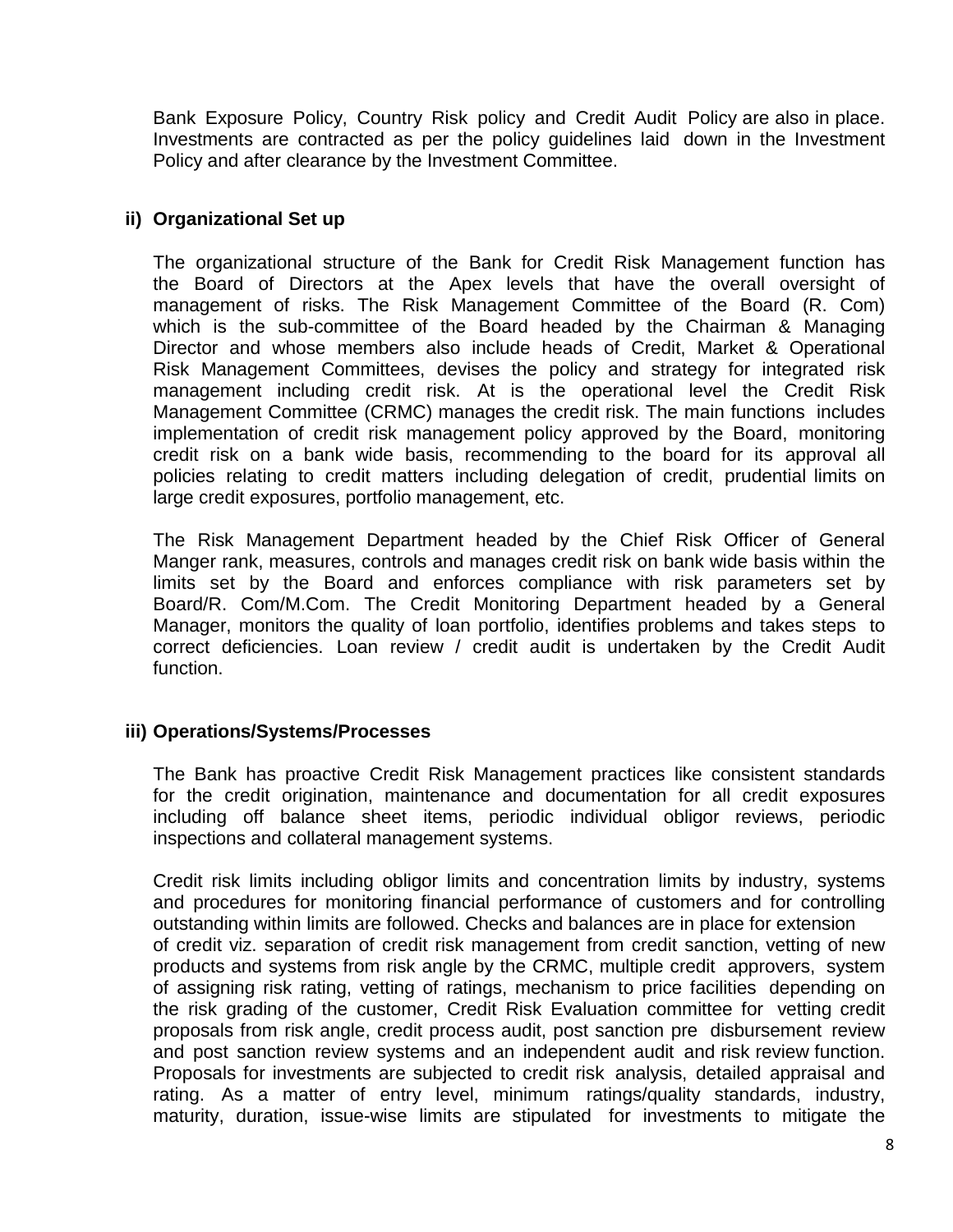adverse impact of concentration and risk of liquidity. Investment exposure is taken into consideration while computing exposure to a customer/group**.** A suitable framework is in place to provide a centralized overview on the aggregate exposure on other banks and half-yearly reviews are undertaken at a single point. The country exposures are monitored on half yearly basis.

A diversified portfolio of risk assets is maintained and a system to conduct regular analysis of the portfolio so as to ensure ongoing control of risk concentrations is in place. A conservative policy for provisioning in respect of non-performing advances is followed. Management Information System (MIS) is being upgraded with introduction of Credit Risk Management System, which would enhance the capabilities of the bank to manage and measure the credit risk inherent in all on- and off-balance sheet activities.

#### **iv) The following tools are used for credit risk management/ mitigation –**

#### **Credit Approving Authority – Delegation of Powers**

The Bank has a well-defined scheme of risk based delegation of powers with a multitier risk based approving system, which is reviewed periodically and revised as and when necessary to meet the compulsions of business environment. The delegation of powers is linked to the rating of the borrower with powers for sanction of higher limits to better-rated customers. As per Ministry of Finance Guidelines Credit Committees with sanctioning authority have been formed at various administrative levels to exercise delegation of powers. At present, all credit proposals falling beyond the delegated authority of the General Manager are being routed through "The Risk Evaluation Committee" of General Managers, to bring in an element of independence and off site evaluation of risks perceived in credit proposals. The General Manager, Risk Management Department, who has no volume or profit targets, is a member of the Committee. Based on the experience gained, one more committee has been set up at Head office level to deal with proposal up to the delegated authority of General Manager. Such Committees have also been set-up at Zonal Office, for proposal to be approved at ZLCC and NBGLCC.

#### **Prudential Limits**

Prudential limits on various aspects of credit/investment like Single/Group borrower limits for various types of borrowers are in place.

#### **Risk Rating/Pricing**

The bank has introduced rating models for various segments, which serve as a single point indicator of diverse risk factors of a counter party and support credit and pricing decisions.

#### **Credit Audit/Loan Review Mechanism (LRM)**

Credit Audit/LRM is an effective tool for constantly evaluating the quality of loan book and to bring about qualitative improvements in credit administration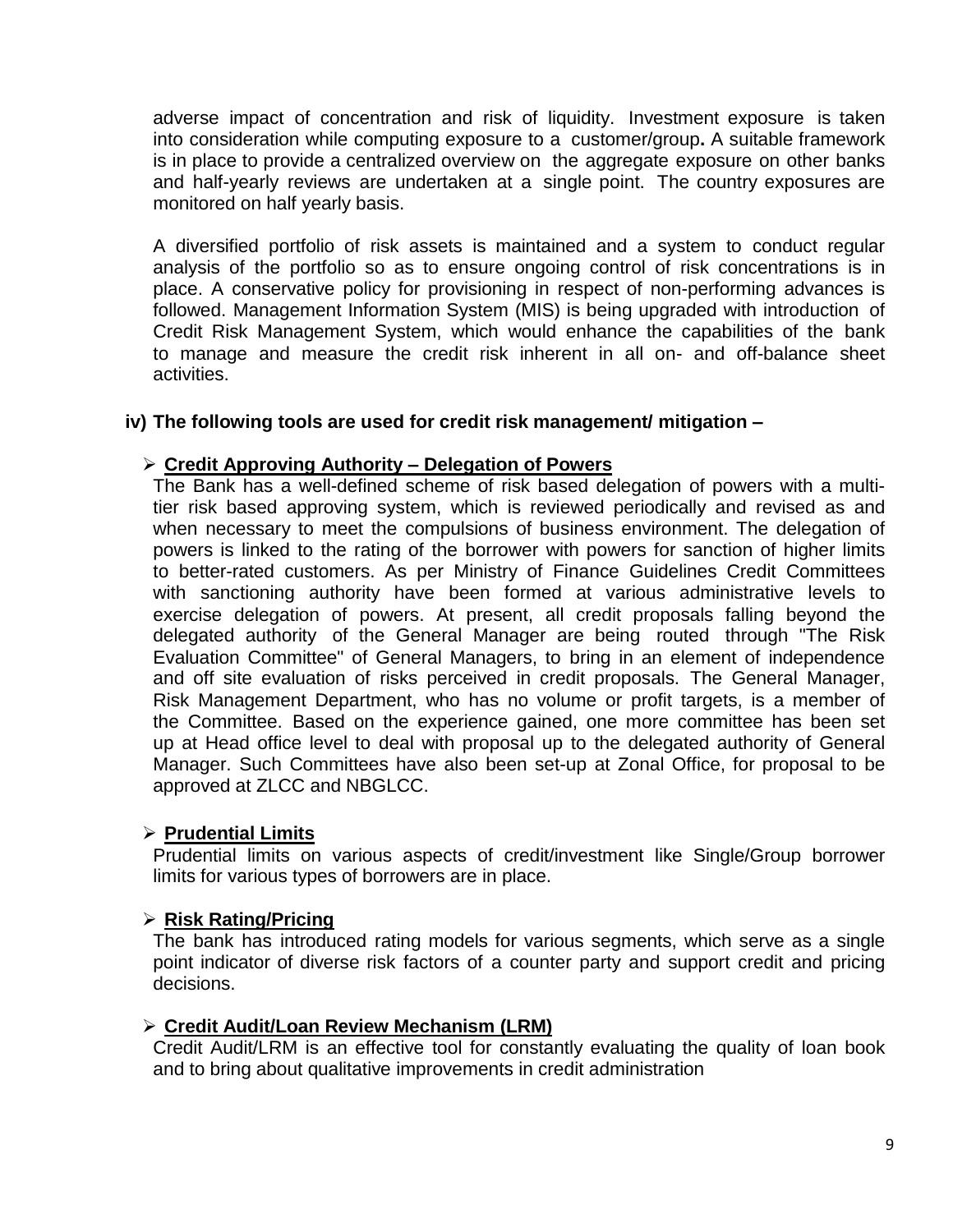### **v) Portfolio Management through analysis**

It is also important to have in place a system for monitoring the overall composition and quality of various credit portfolios and investments. With this objective, to start with, the bank has introduced a simple portfolio-monitoring framework. Going forward the bank will be graduating to a more sophisticated Portfolio Management model. Rating Migration of accounts with Rs. 10 lacs and above is being done on half yearly and submitted to Board. Credit Risk Management Software (CRMS) is being implemented phase-wise. Bank is getting prepared for adopting Advanced Approaches.

## e) **Risk Measurement**

At present Credit Risk is assessed through Risk rating at the individual level and through Risk Weighting of the assets at the portfolio level and capital is maintained based on Risk Weights. The Bank has migrated to the Standardized approach under the New Capital Adequacy Framework (Basel II), effective 31<sup>st</sup> March 2008.

# f) **Risk Reporting System**

All credit related policies are cleared by the CRMC (which is the operational level committee for credit risk) before submission to the appropriate authorities for approval. Various Credit Related reporting"s submitted to CRMC to enable proper monitoring.

## g) **Risk Review**

Audit –Credit Risk Management Systems procedures and Tools are also subjected to internal audit for ensuring effectiveness.

# **B. PT Bank of India Indonesia Tbk (Subsidiary)**

PT Bank of India Indonesia Tbk has established a Risk Management Committee (RMC) and the Risk Management Unit (RMU) which is independent of the Operational Unit and the Internal Audit Unit ("Internal Audit") in the hope of overall risk management can be integrated, targeted, coordinated and sustainable. Furthermore, to monitor the effectiveness of implementation of tasks RMC and RMU, the Bank established a Risk Monitoring Committee which is directly responsible to the Board of Commissioners.

The Bank has managed 8 (eight) types of risk according to Bank of Indonesia which are credit risk, liquidity risk, market risk, operational risk, compliance risk, legal risk, reputation risk and strategic risk. Banks also create risk profiles which can broadly map the activity that has risks as well as potential risks that disrupt the Bank business continuity. Assessment of risk type is a combination of the risks inherent in any functional activity (inherent risk) and risk control systems.

The Bank is selective in approving new credits and maintains higher loan provisions than that required by the Regulator. In collateral based lending, hair cut is applied to the value of collateral. The Risk Manager of the bank reports to the Director Compliance. Risk Management Unit (RMU) supervises/ has oversight of the credit approval process.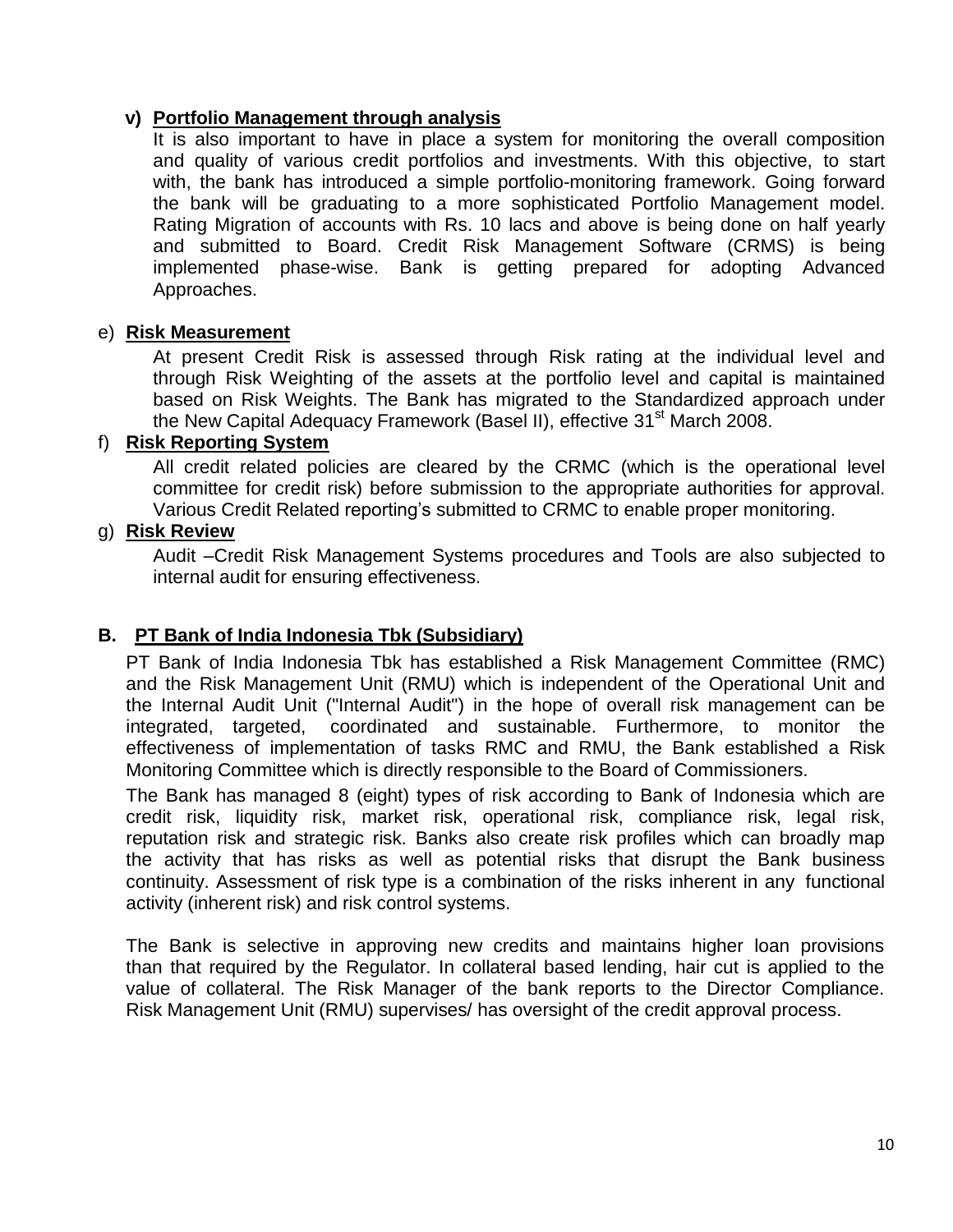#### **C. Bank of India (Tanzania) Ltd , Bank of India (New Zealand) Ltd (Subsidiaries), Bank of India (Uganda) Ltd and Bank of India (Botswana) Ltd**

Monthly interest application has become a useful tool to tackle potential delinquencies or defaults in standard accounts. To retain the asset quality, the Bank has adopted the following policy, Branches should promptly act and:-

- i. Recover the overdues or at least the critical amount through active follow up with borrowers;
- ii. Put the accounts under holding on operations in case of temporary cash flow mismatches;
- iii. Reschedule the repayment terms as per expected cash flows;
- iv. Restructure the dues in keeping with the expected cash flows and gaps in cash flows, if any as per guidelines given in the restructuring policy.

Any one or more of the above actions are taken by the Bank before the account becomes NPA.

#### **Measures for follow up of Especially Mentioned Accounts / NPA Accounts**

The various means of monitoring / resolving NPAs generally available to the Banks are listed below:-

#### **I. Before the account becoming NPA (Especially Mentioned A/c)**

- a. Close monitoring for compliance of sanction terms to maintain asset quality.
- b. Reminders to be sent promptly whenever irregularities are observed.
- c. To recover overdues quickly to ensure account does not slip to NPA category
- d. Periodic inspection of the unit and charged assets along with analysis of financial data.
- e. To restructure the dues before accounts become NPAs. Remedial action includes enhancement of moratorium period, funding of interest, and deferment of installments.

#### **II. After the account becoming NPA – following measure to be initiated for recovering Bank's dues. The following means have to be effectively pursued for resolution of NPAs.**

- a) Appropriation of liquid securities (TDR, shares, margin money etc.) and pledged goods, to reduce outstanding
- b) Disposal of other securities, with the co-operation of borrowers.
- c) Compromise settlement of dues through negotiation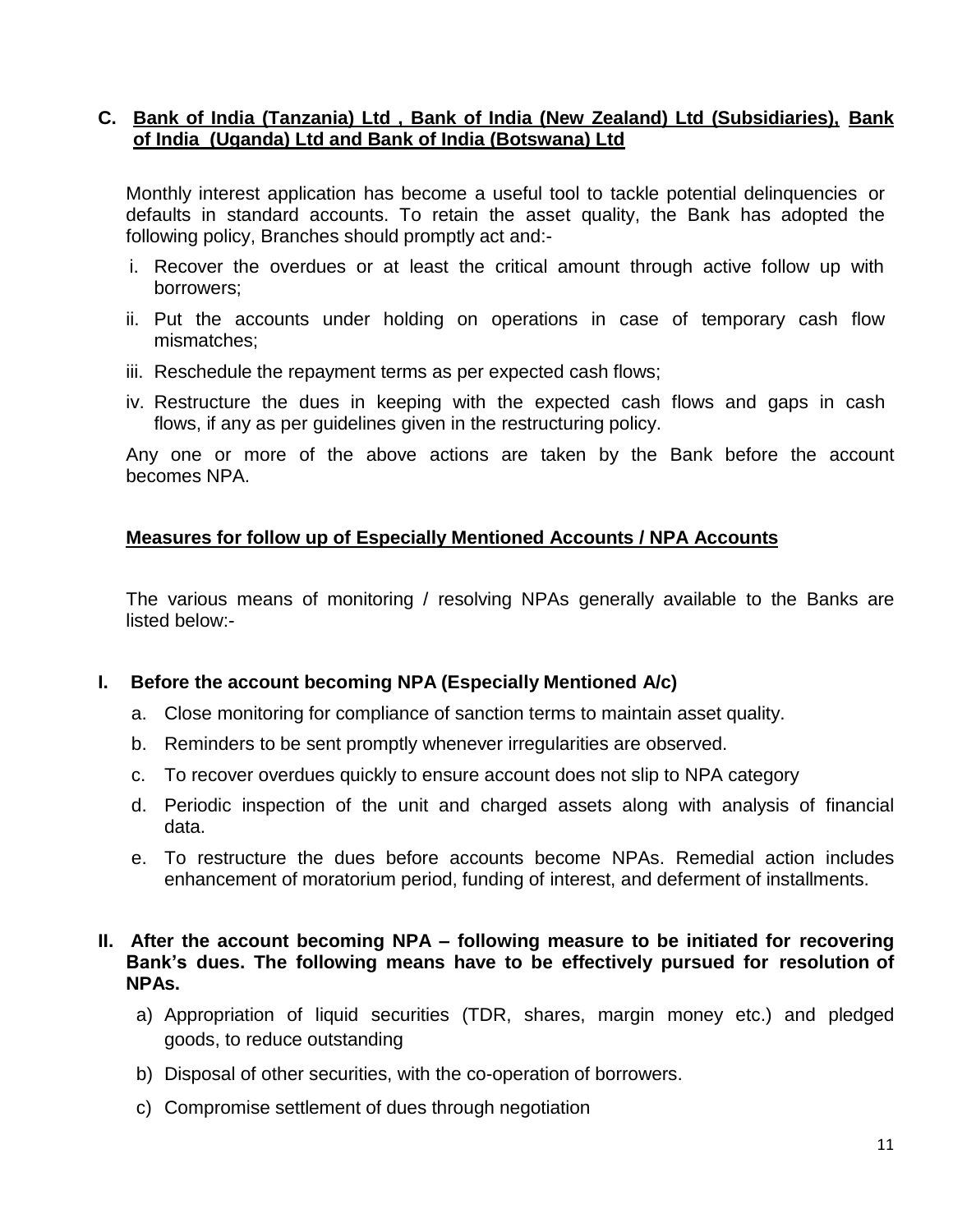- d) Re-calling the advance
- e) Filing suit in Court– Execution of decree
- f) Lastly, after all the chances of recovery of dues are exhausted, we may resort to writing off of the balance dues. All these means have to be effectively pursued for resolution of NPAs.

### **Quantitative Disclosures:-**

# **a. The total gross credit exposures**

(Rs. In Mn)

| Category          | Amount       |
|-------------------|--------------|
| <b>Fund Based</b> | 4,200,595.26 |
| Non Fund Based*   | 912,028.67   |

\*Excluding Credit Equivalent of Derivatives

#### **b. The geographic distribution of exposure is:**

|                   |              | (Rs.in Mn)   |
|-------------------|--------------|--------------|
|                   | Domestic     | Overseas     |
| <b>Fund Based</b> | 2,827,748.54 | 1,372,846.72 |
| Non Fund Based    | 696,998.76   | 215,029.91   |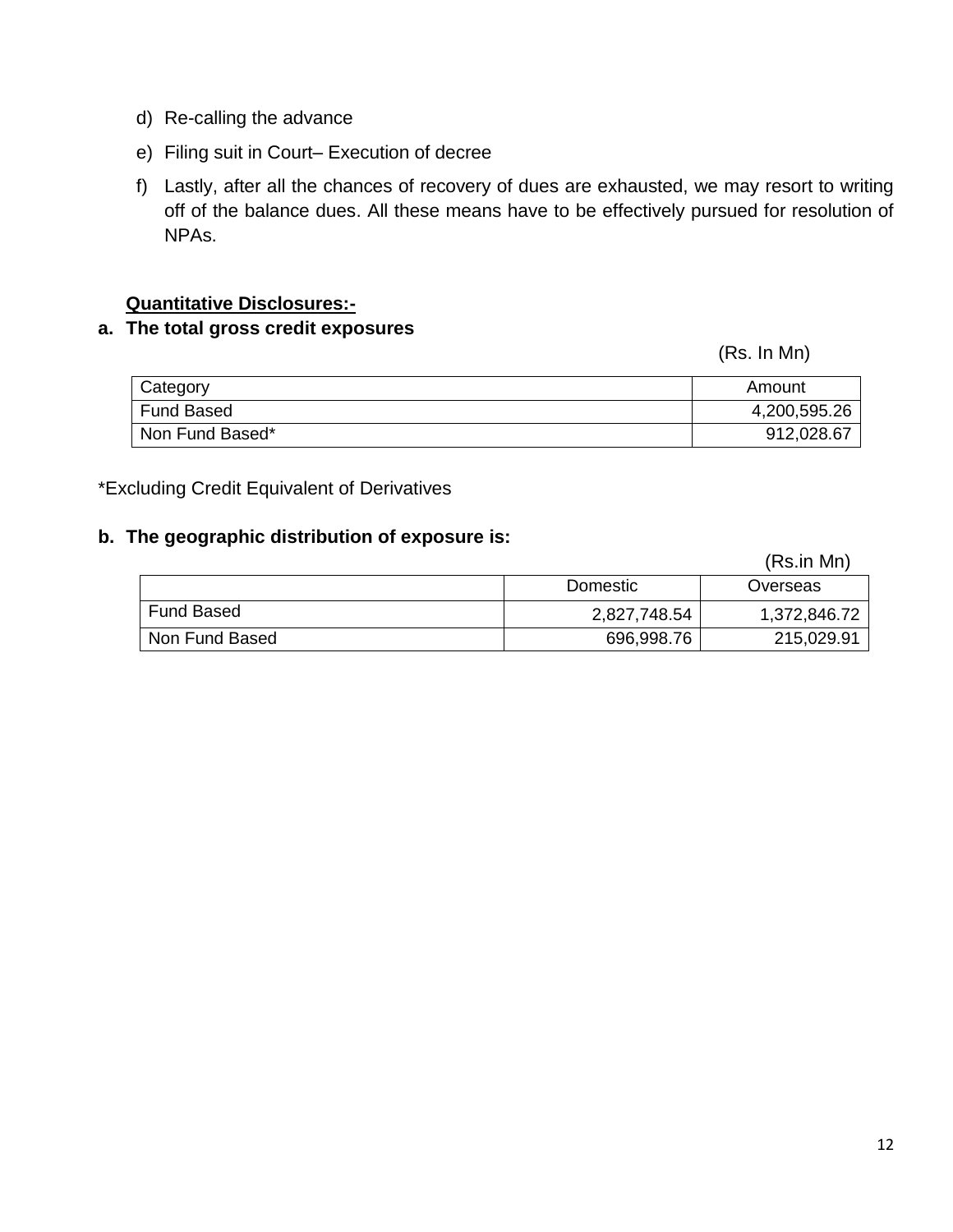|  |  | c. Industry type distribution of exposure (Fund Based & Non Fund Based) is as under: |  |  |  |  |
|--|--|--------------------------------------------------------------------------------------|--|--|--|--|
|--|--|--------------------------------------------------------------------------------------|--|--|--|--|

| <b>Industry Name</b>                      | <b>Fund Based</b> | <b>Non Fund Based</b> |
|-------------------------------------------|-------------------|-----------------------|
|                                           | (Outstanding)     | (Outstanding)         |
|                                           | Rs. in Mn.        | Rs. in Mn.            |
| Coal                                      | 2,472.87          | 37,783.64             |
| Mining                                    | 36,985.43         |                       |
| Iron & Steel                              | 133,511.74        | 6,390.28              |
| <b>Other Metal &amp; Metal Products</b>   | 35,371.99         | 9,355.18              |
| All Engineering                           | 17,190.19         | 2,571.01              |
| Of which Electronics                      | 2,613.63          | 2,552.00              |
| Electricity                               | 189,439.17        |                       |
| Cotton Textiles                           | 46,181.61         | 4,392.00              |
| <b>Jute Textiles</b>                      | 1,101.12          | 1,264.00              |
| <b>Other Textiles</b>                     | 56,472.31         | 8,278.78              |
| Sugar                                     | 27,128.00         | 1,130.26              |
| Tea                                       | 815.48            | 23.57                 |
| <b>Food Processing</b>                    | 53,112.54         | 1,909.88              |
| Vegetable Oil & Vanaspati                 | 11,834.31         | 22,029.37             |
| <b>Tobacco &amp; Tobacco Products</b>     | 9,215.18          | 562.59                |
| Paper & Paper Products                    | 14,737.16         | 1,051.10              |
| <b>Rubber &amp; Rubber Products</b>       | 25,507.45         | 22,846.68             |
| Chemical, Dyes, Paints etc.               | 55,730.82         | 19,478.30             |
| Of which Fertilisers                      | 8,508.40          | 1,403.12              |
| Of which Petro-chemicals                  | 14,121.24         | 7,531.29              |
| Of which Drugs & Pharmaceuticals          | 19,153.89         | 4,927.90              |
| Cement                                    | 14,590.32         | 832.45                |
| Leather & Leather Products                | 5,057.94          | 676.49                |
| Gems & Jewellery                          | 95,851.98         | 7,082.49              |
| Construction                              | 39,594.76         | 18,441.89             |
| Petroleum                                 | 29,168.03         | 44,998.49             |
| <b>Automobiles including Trucks</b>       | 21,595.90         | 12,318.87             |
| <b>Computer Software</b>                  |                   |                       |
| Infrastructure*                           | 459,030.39        | 106,206.82            |
| Of which Power                            | 307,907.20        | 54,722.31             |
| Of which Telecommunications               | 9,425.09          | 141.82                |
| Of which Roads & Ports                    | 104,033.72        | 27,381.73             |
| <b>Other Industries</b>                   | 78,519.14         | 163,320.92            |
| Residuary Other Advances (to balance with |                   |                       |
| Gross Advances)                           | 2,929,818.61      | 419,083.60            |
| <b>Total</b>                              | 4,200,595.26      | 912,028.67            |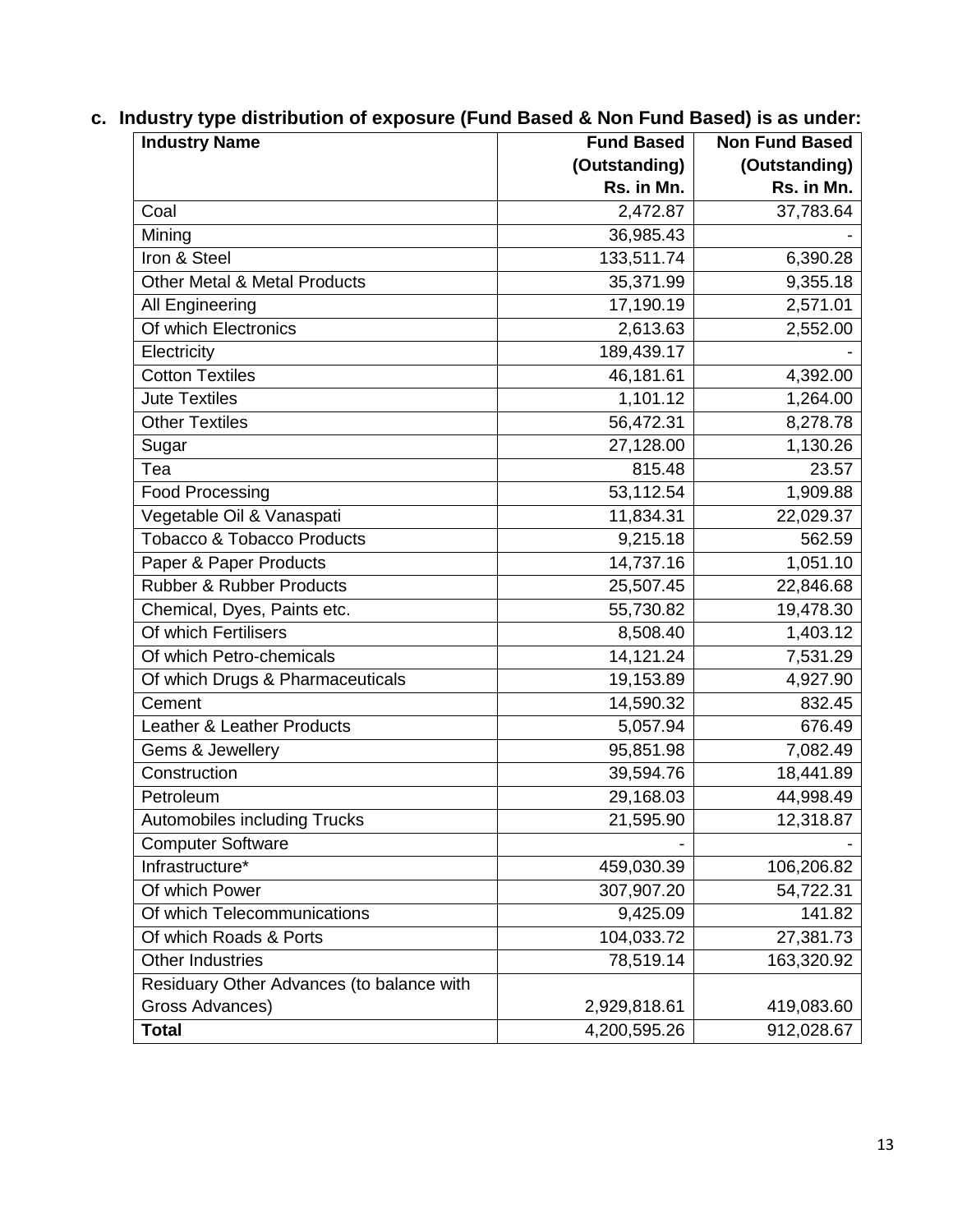- Exposure to Infrastructure Sector at 10.93% exceeds 5% of total fund based advances.
- Exposure to Infrastructure Sector at 11.65% exceeds 5% of total non-fund based outstanding.
	- **d.** The residual contractual maturity break down of assets is:

(Rs in Mn)

|                         | Advances     | Investments (gross) | <b>Foreign Currency</b> |
|-------------------------|--------------|---------------------|-------------------------|
|                         |              |                     | Assets                  |
| Next day                | 109,333.16   | 1,656.89            | 11,775.40               |
| $2 - 7$ days            | 154,751.03   | 987.88              | 96,427.50               |
| $8 - 14$ days           | 94,626.32    | 1,416.02            | 52,003.94               |
| $15 - 28$ days          | 106,763.97   | 7,497.87            | 88,197.40               |
| 29 days $-3$ months     | 372,676.15   | 33,134.42           | 273,211.03              |
| $>3$ months $-6$ months | 390,221.73   | 18,556.18           | 304,131.00              |
| $> 6$ months $- 1$ year | 388,622.61   | 35,273.80           | 237,725.85              |
| $>1$ year $-3$ years    | 584,077.69   | 162,814.21          | 245,840.02              |
| $>$ 3 years $-$ 5 years | 445,615.78   | 265,272.23          | 105,243.09              |
| > 5 years               | 1,411,277.24 | 739,725.38          | 95,471.36               |
| Total                   | 4,057,965.67 | 1,266,334.88        | 1,510,026.60            |

#### *\*Figures are shown on net basis*

**e.** The gross NPAs are:

| Category      | (Rs in Mn) |
|---------------|------------|
| Sub Standard  | 100,082.87 |
| Doubtful $-1$ | 34,392.79  |
| Doubtful $-2$ | 23,650.89  |
| Doubtful $-3$ | 2,385.66   |
| Loss          | 6,569.47   |
| <b>TOTAL</b>  | 167,081.68 |

- **f.** The amount of net NPAs is Rs.100, 696.74 Mn.
- **g.** The NPA ratios are as under:
	- Gross NPAs to Gross Advances: 4.07%
	- Net NPAs to Net Advances: 2.50%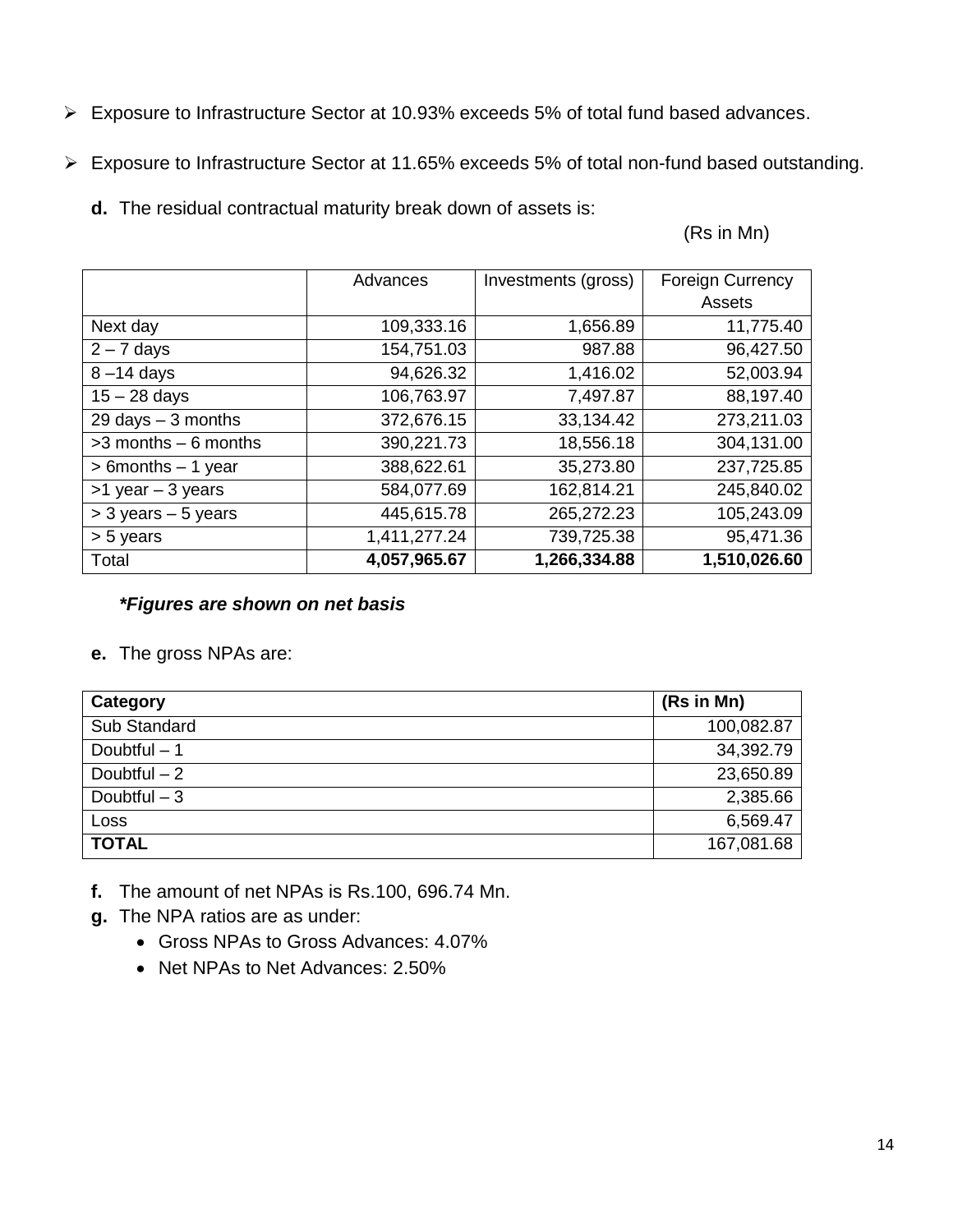**h.** The movement of gross NPA is as under:

|                                                       | (Rs in Mn) |
|-------------------------------------------------------|------------|
| i) Opening balance at the beginning of the year       | 118,298.47 |
| ii) Additions during the year                         | 101,295.87 |
| iii) Reductions during the year                       | 52,512.66  |
| iv) Closing balance at the end of the year (i+ii-iii) | 167,081.68 |

#### **i.** The movement of provision for NPAs is as under:

|                                                       | (Rs in Mn) |
|-------------------------------------------------------|------------|
| i) Opening balance at the beginning of the year       | 35,757.02  |
| ii) Provisions made during the year                   | 36,712.60  |
| iii) Write-off/write-back of excess provisions        | 19,853.80  |
| iv) Closing balance at the end of the year (i+ii-iii) | 52,615.82  |

**j.** The amount of non-performing investment is Rs.9400.88 Mn.

- **k.** The amount of provision held for non-performing investment is Rs.6952.58 Mn.
- **l.** The movement of provisions for depreciation on investments is as under

|                                                         | (Rs in Mn) |
|---------------------------------------------------------|------------|
| i) Opening balance at the beginning of the year         | 8139.00    |
| ii) Provisions made during the year                     | 1728.30    |
| iii) Write-off/write-back of excess provisions          | 380.50     |
| iv) Exchange Difference                                 | 19.00      |
| v) Closing balance at the end of the year (i+ii-iii-iv) | 9467.80    |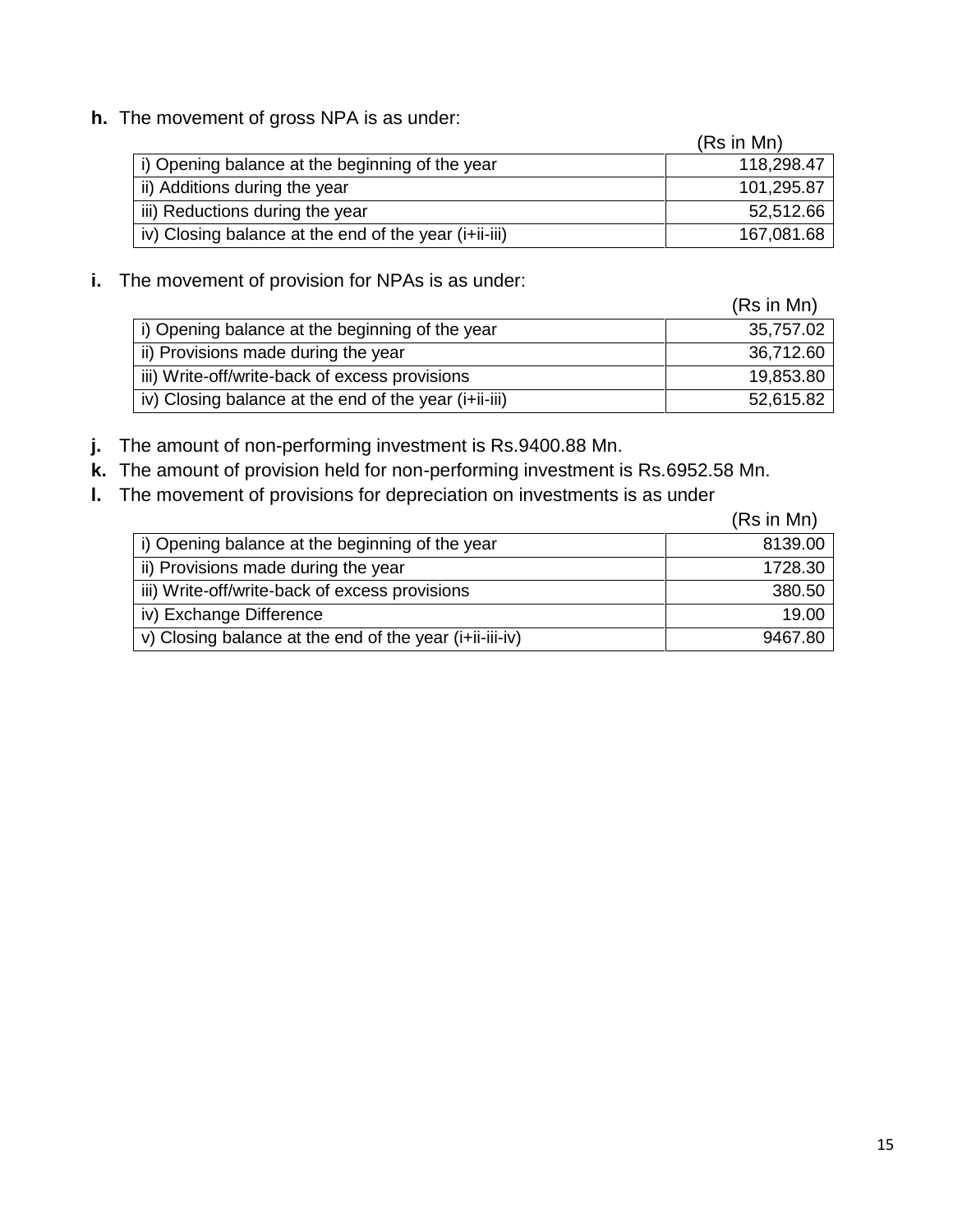## **Table DF-4**

# **Credit risk: disclosures for portfolios subject to the standardised approach Qualitative Disclosure**

- a) For portfolios under the standardized approach:
- Names of Credit Rating agencies used, plus reasons for any changes
- Types of exposure for which each agency is used; and
- A description of the process used to transfer public issue ratings on to comparable assets in the banking book;

# **A BANK OF INDIA**

- 1. The Bank has approved using the general rating of the following credit rating agencies for risk weighting under the standardized approach for CRAR calculations **CRISIL, ICRA, INDIA RATINGS, BRICKWORK, SMERA, and CARE for domestic claims and S&P FITCH and Moody's for claims on non-resident corporates, foreign banks and foreign sovereigns.** SME ratings are not being used, as they are not approved by RBI.
- 2. The ratings of all these agencies are being used for all exposures subjected to rating for risk weighting purposes under the standardized approach for CRAR calculations under Basel-II. The process used to transfer public issue ratings on to comparable assets in the banking book is as per regulatory requirements of RBI. The public ratings published by the rating agencies on their website are used for this purpose. Only, ratings which are in force as per monthly bulletin of the concerned rating agency and which have been reviewed at least once during the previous 15 months are used. For all the exposures on a particular counterparty, bank uses the rating of only one agency, even though these exposures are rated by more than one with exception being
- 3. To be eligible for risk-weighting purposes, it is ensured that the external credit assessment takes into account and reflects the entire amount of credit risk exposure the bank has with regard to all payments owed to it. Even while extending an issuer or an issue specific rating to any other exposure on the same counterparty it is extended to the entire amount of credit risk exposure i.e., both principal and interest. External assessments for one entity within a corporate group is not used to risk weight other entities within the same group.

where each of the exposures is rated by only one of the approved rating agencies.

- 4. For assets that have contractual **maturity less than or equal to one year**, **short term ratings** are used while for other assets, **long term ratings** are used. For Cash Credit exposures long term ratings are taken.
- 5. Where an issuer has a long-term exposure with an external long term rating that warrants a risk weight of 150%, all unrated claims on the same counterparty whether short-term or long-term, also receive a 150% risk weight, except in cases where credit risk mitigation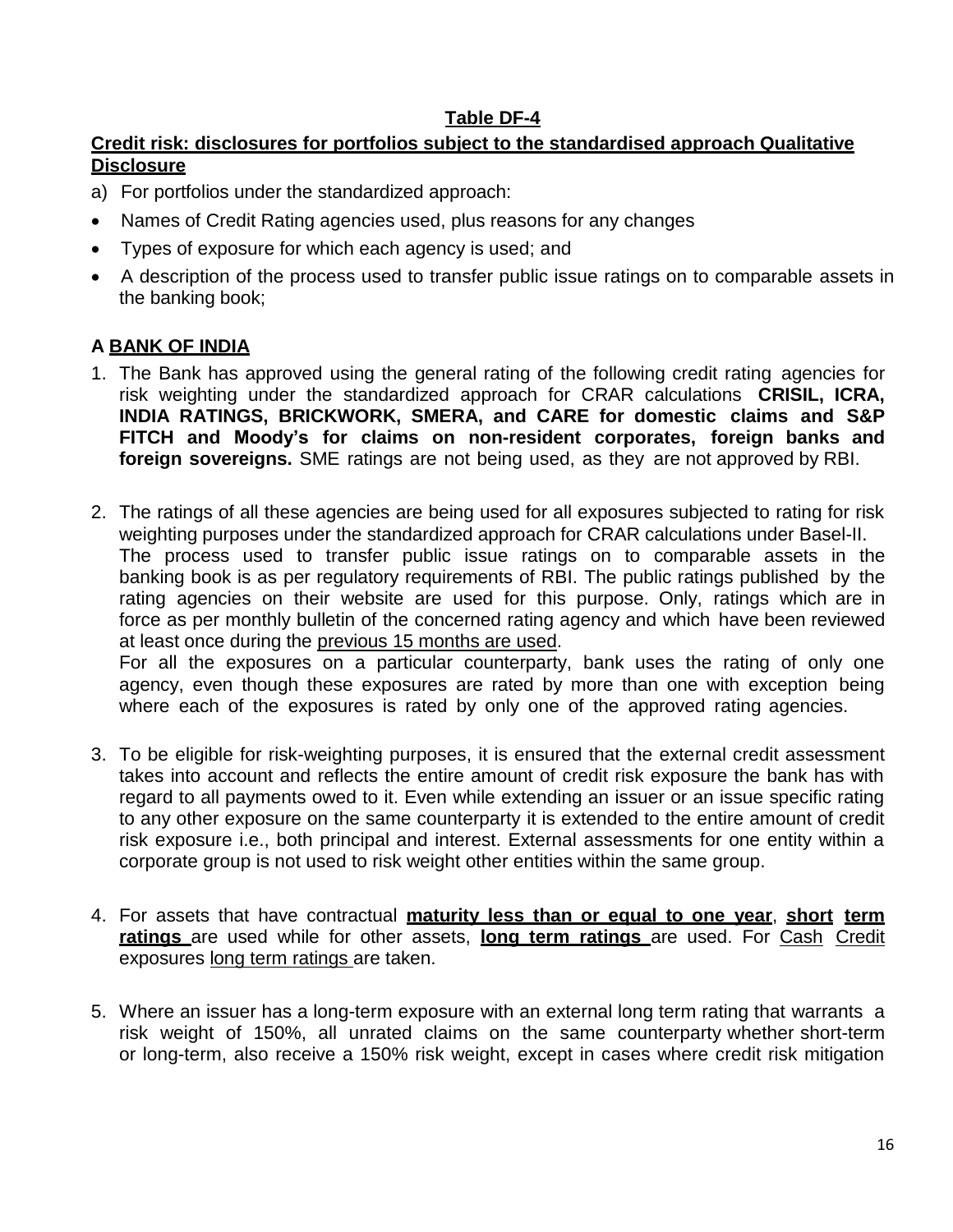techniques are used for such claims. Similar is the case with short-term rating.

- 6. The long-term ratings assigned by the approved rating agencies are directly mapped to the risk weights under the Standardized Approach for long-term exposures. On the contrary, the unrated short-term claim on counter-party attracts a risk weight of at least one level higher than the risk weight applicable to the rated short-term claim on that counter-party. Issuespecific short-term ratings are used to derive risk weights for claims arising from the rated facility against banks and a corporate's short-term rating is not used to support a risk weight for an unrated long-term claim.
- 7. If there are two ratings accorded by eligible credit rating agencies, which map into different risk weights, the higher risk weight is applied. If there are three or more ratings accorded by eligible credit rating agencies with different risk weights, the ratings corresponding to the two lowest risk weights are referred to and the higher of those two risk weights are applied, i.e., the second lowest risk weight.
- 8. The RW of the investment claim is based on specific rating by a chosen credit rating agency, where the claim is not an investment in a specific assessed issue:
	- i. the rating applicable to the specific debt (where the rating maps into a risk weight lower than that which applies to an unrated claim) is applied to the bank"s un- assessed claim only if this claim ranks pari passu or senior to the specific rated debt in all respects and the maturity of the un-assessed claim is not later than the maturity of the rated claim, except where the rated claim is a short term obligation.
	- ii. if either the issuer or single issue has been assigned a rating which maps into a risk weight equal to or higher than that which applies to unrated claims, an unrated claim on the same counterparty, is assigned the same risk weight as is applicable to the rated exposure, if this claim ranks pari passu or junior to the rated exposure in all respects.

#### **B PT Bank of India Indonesia Tbk (Subsidiary)**

As per prevailing norms in the Country credit rating is not required to be done by any external credit rating agency.

# **C Bank of India (Tanzania) Ltd, Bank of India (Uganda) Ltd) and Bank of India (Botswana) Ltd.**

As per prevailing norms in the Country credit rating is not required to be done by any external credit rating agency. There is no credit rating agency operating/working in the Country.

#### **D Bank of India (New Zealand) Ltd. (Subsidiary)**

Credit risk is disclosed through General Disclosure Statement on quarterly basis as per the requirements.